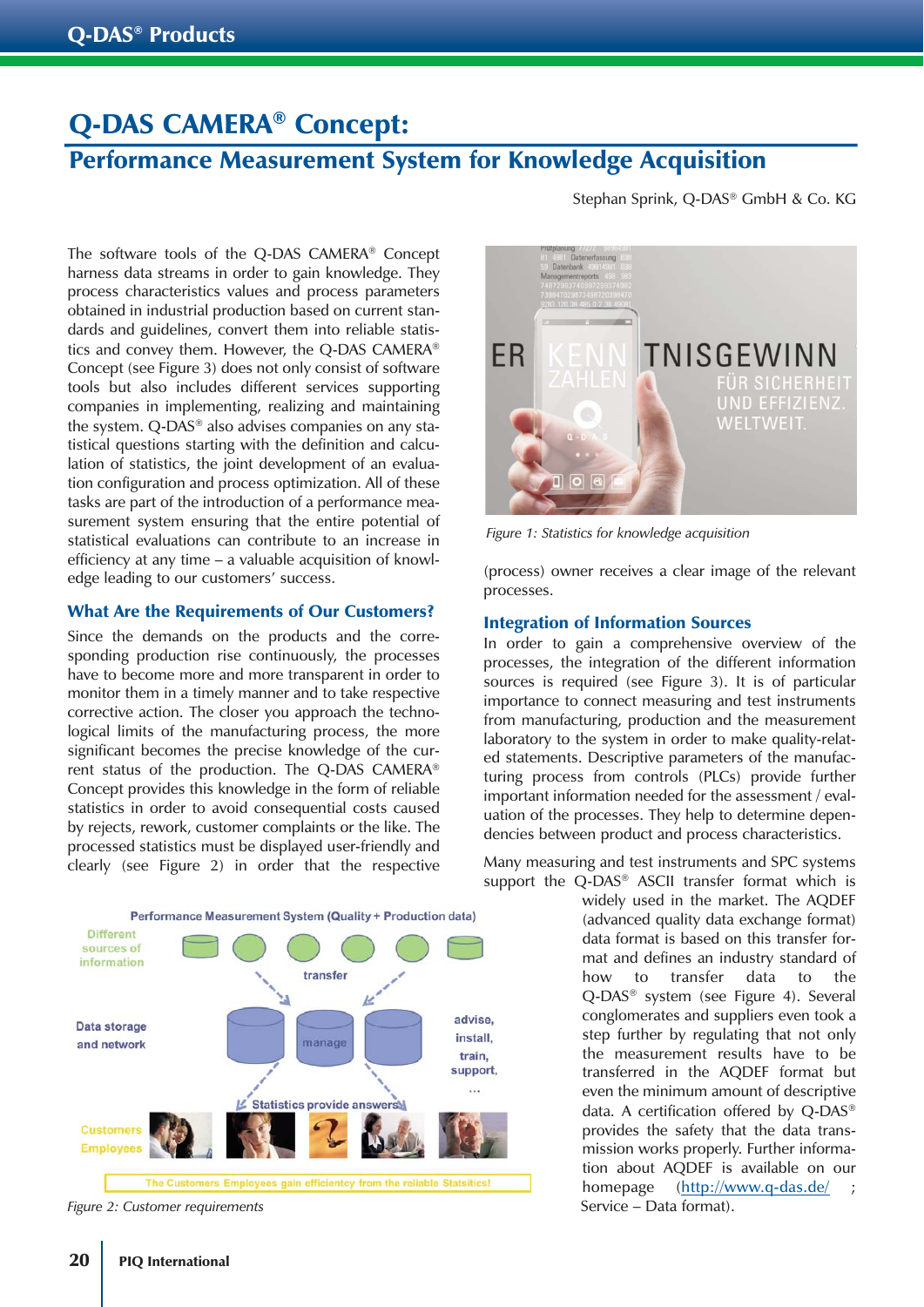



*Figure 4: Advanced quality data exchange format*

*Figure 3: Q-DAS® CAMERA Concept*

Standard measuring equipment, such as calipers, height measuring instruments or external micrometers, which are only able to pass the measured values, are directly connected to Q-DAS® products via serial interface (RS232 or USB) or multiplexer boxes. The respective Q-DAS® test plan selected before starting the measurement contains the required header data (work piece information, characteristics description, tolerance limits, …). The characteristics are allocated to the respective measuring equipment in the test plan. Overall, the Q-DAS® software supports more than 150 measuring instruments or boxes for an easy connection of current measuring equipment. Instruments that have not been connected yet are integrated into the standard range of supported Q-DAS® interfaces after examination. However, this integration might be subject to a charge.

In addition to these sources of information, the system can integrate data from other systems, such as ERP, MES and CAQ, or files (Excel lists, text files, …), depending on the respective requirements and demands. The standardized SAP interfaces QM-STI and QM-IDI help to exchange measurement and test data between the SAP QM module and the Q-DAS® software products. In this case, SAP is the leading system and, depending on the respective application, the Q-DAS® software products take over the specifications from SAP QM (QM-IDI interface) for the recording of test data or the Q-DAS® products evaluate the measured values available in SAP QM and transfer the evaluation results back to SAP QM (QM-STI interface).

The communication between MES and CAQ is either based on the Q-DAS® ASCII transfer format described before or established via call parameters or services allowing for a seamless integration. A converter supports customers in quickly integrating files that are not available in the Q-DAS® format yet. Even handwritten

control charts or any other manual recordings can be taken over into the Q-DAS® software products, e.g. by using scanning software for sheets of paper.

In addition to the recorded measured values, you may save descriptive additional information for each dataset. Examples are batch information, serial number of the individually produced and / or tested part, machine and spindle information, etc. When analyzing the data later on, a specific selection of data will be feasible and the traceability will be ensured.

### Real-time Monitoring

After determining the format the data of different information sources are available in or the interface transferring information to the Q-DAS® system, the software is able to visualize and evaluate the process data immediately. We distinguish between two control loops in order to control processes (see Figure 5). The software immediately visualizes and monitors data in the "small" control loop while they are transferred to the Q-DAS® system. A typical application is the display of results for a quick reaction at the operator level. Signals in case of process interventions or alarm violations accompany the display of results.



*Figure 5: Control Loop*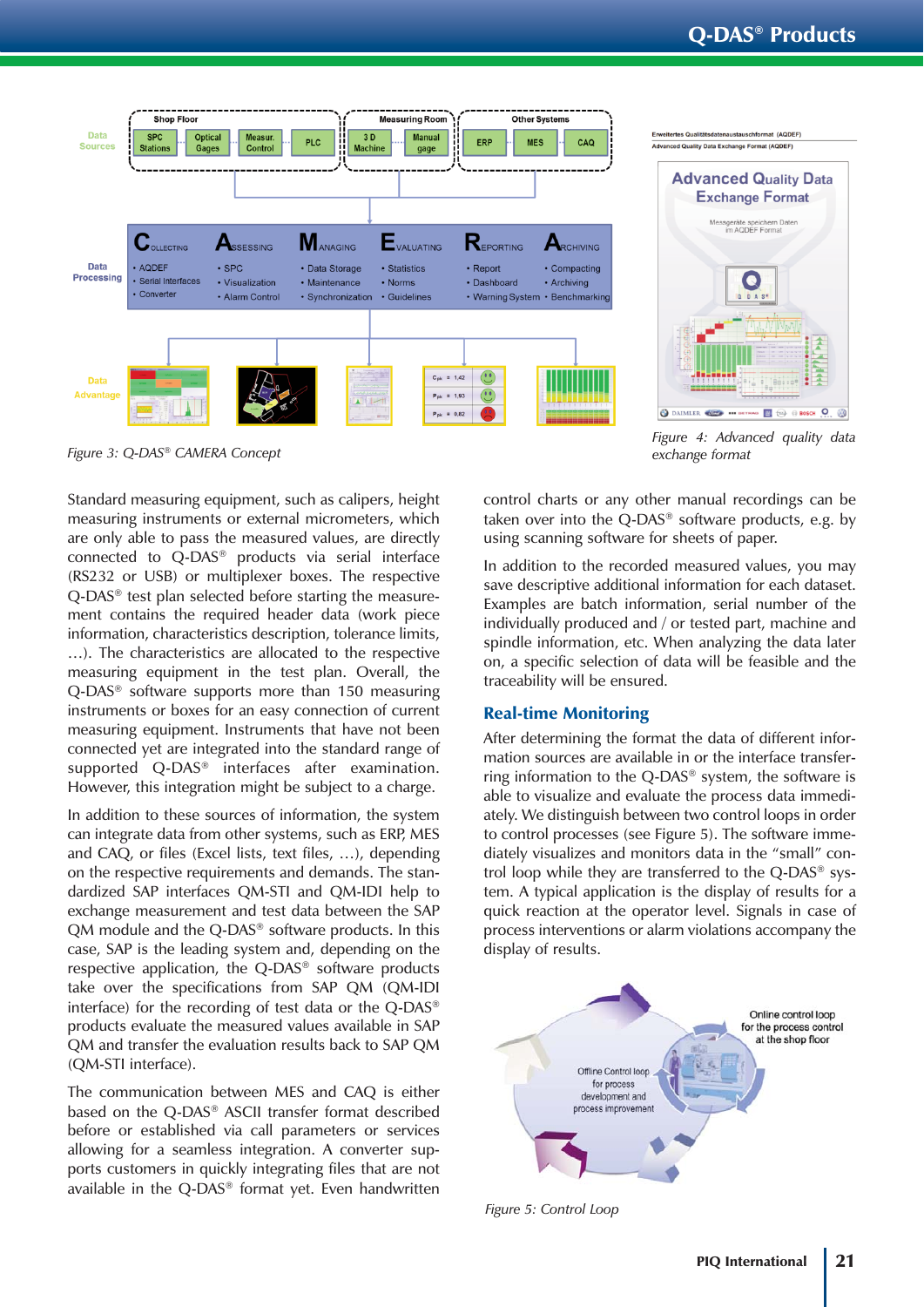Classical applications are CMMs' real-time displays of measurement results, the permanent visualization of process parameter values and a local or central display of test data recorded manually or via serial interface. In case defined alarm criteria are violated while recording data, users have to add a comment (event, measure, cause) in order to allocate or identify the process intervention later. For the monitoring of processes based on standardized criteria in real-time monitoring, companies should define corporate specifications (calculation of control limits, stability criteria, tolerance analyses, …). Only these specifications help to guarantee reproducibility. The processes are then monitored based on the same conditions company-wide.

The Q-DAS® software products procella® and O-QIS fulfill these very tasks of data recording, real-time visualization and alarm monitoring.

#### Evaluation and Reporting System

The option to evaluate and assess data automatically in accordance with certain specifications (standards, corporate and association guidelines) provides the basis for the application of a performance measurement system, the reproducibility of results and for the supply of information required at the planning and management levels ("big" control loop). Despite a huge amount of data, users are able to keep track and clearly detect significant deviations from process specifications. The most important feature for a validated evaluation in the Q-DAS CAMERA® Concept is the evaluation method (see Figure 6). Users may either define statistical calculations and specifications specific to the respective customer or access already integrated standards and corporate guidelines that are mainly applied in the automotive industry. By applying the Q-DAS CAMERA® Concept company-wide / across locations with a uniform evaluation method included, the results become comparable



*Figure 6: Evaluation Method* 

and reproducible. It is easy to validate the system at the customer since Q-DAS® is responsible for the verification of numerics.

Besides the calculation of statistics, the display of results in graphics also plays a major role. Mere columns of figures, even if they are calculated correctly, incur the risk of overlooking important information about critical processes. By contrast, graphics make it easier and quicker to detect changes over time, especially in case the evaluation results are displayed in task-related graphics. That is the only way to identify the real situation quickly and safely and to take corrective action or evaluate taken measures.

Standardized and clearly structured layouts for reports including evaluation results ensure that users are able to find the information about desired statistics (see Figure 7) quickly. Depending on the recipient of the report of evaluation results, it is important to compress the data to a certain degree in order not to get lost in the details and to obtain the required measures. Respective database queries, displays of evaluation results and options to sort statistics guarantee a target-oriented processing of the desired process information including the respective level of detail.



*Figure 7: Display of Evaluation Results*

The Q-DAS CAMERA® Concept is particularly comfortable in case statistics are not calculated by being triggered manually but the system performs the calculation automatically in the background. Optionally, it reports all selected processes or only those processes not meeting the requirement adjusted in the current evaluation method. For example, users evaluate the data per day, week or shift and the system automatically provides the results (report, result file, e-mail) to the responsible operator. This procedure saves time and raises the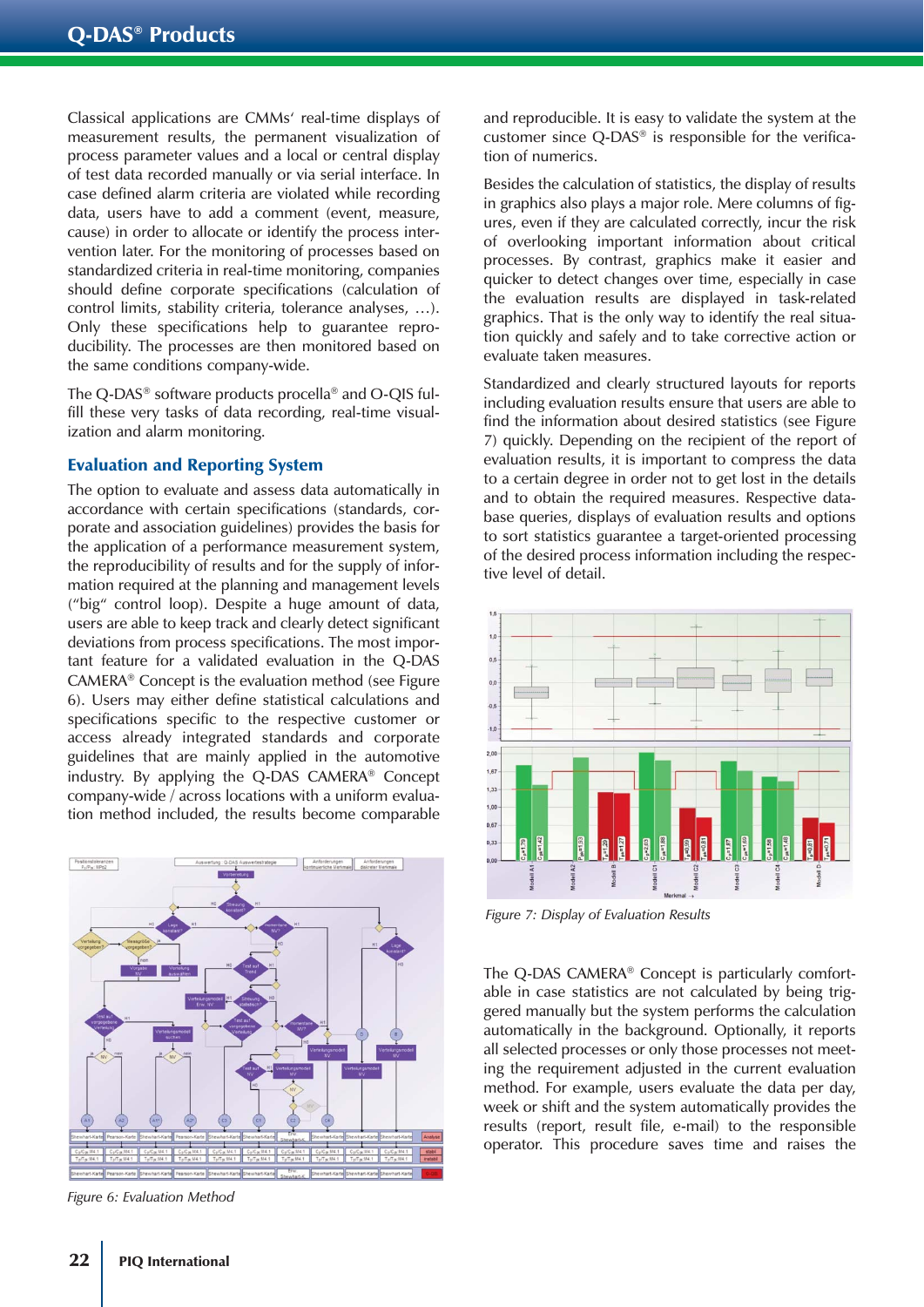added value of a successfully implemented performance measurement system.

Moreover, there is the option to access statistics over a website that can be designed individually. This allows for a location-independent observation and evaluation of the company's processes. Predefined dashboards or websites adapted to the individual customer requirements help to display statistics, graphics and reports in the web browser. Thus, users do not have to install Q-DAS® software products on local workstations but require nothing but the authorization to access defined websites of the company.

#### Data Storage / Data Backup

One of the main tasks of the Q-DAS CAMERA® Concept's data flow is to merge locally recorded information on a central server or to make centrally defined specifications available on local workstations. Measurement and test data as well as values of process parameters are saved to a central server database or, if required and depending on the organizational structure, to several databases. Since databases are part of the security and maintenance concept of the companies' IT departments, data security can be established without any additional effort. In terms of the obligation to keep

records for critical characteristics / data in accordance with customer agreements or legal regulations, data security is a necessity in companies, anyway.

In the context of the Q-DAS CAMERA® Concept's data flow, the Q-DAS® software products write / read directly in / from the database or automated services for transferring locally generated data save them to the structured central database. This fact ensures that no data will be lost in case client PCs breakdown or are exchanged. Q-DAS® database tools for outsourcing historical data or for maintaining the database help users to work with a high-performance database but having all information still available. Mechanisms of this type have become indispensable over time since there are sometimes more than 1 million datasets saved to the database per day. All these data require a well-structured data management.

#### Types of Installation

The most common type of installation for Q-DAS® software products is a server client installation. In this case, the central server contains all program files, configurations and system settings. The local computer accesses all required data at the start of the program, e.g. the license, or the program checks whether there are still licenses available in case of a concurrent licensing. Thus it is even feasible to implement corporate solutions that are quite frequently based on terminal server installations.

#### Standardization as a Key to Success

Why reinvent the wheel when you can access existing and established standards?

The Q-DAS® software products are standardized products that have continuously grown in the course of time by adapting them to customer requirements. Today, they cover a wide range of applications and still continue to grow. Due to the created flexibility and available configuration options, the software is directly geared to the needs of customers. Even upcoming updates and upgrades of the respective version are easy to implement.

The standardization involves different functionalities of the software. When defining an evaluation method – the basis for statistical calculations of statistics – the customer selects one of the different integrated evaluation standards or creates an individual evaluation method.



*Figure 8: VDA 5, MSA 4th Edition and GUM as well as "Bosch Heft 10" and "GMPT Measurement System Specification" as examples of company guidelines"*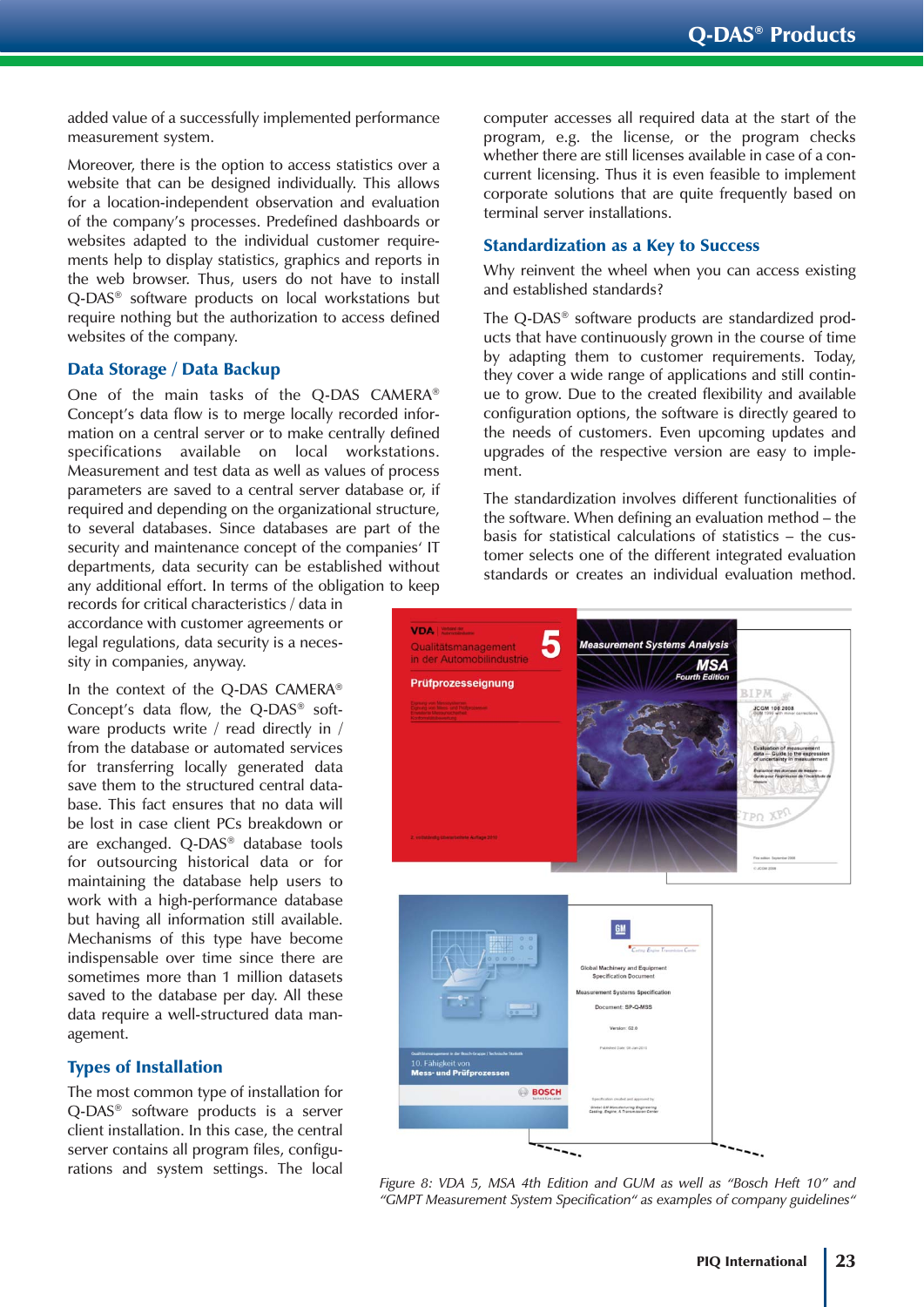Depending on the desired evaluation module / program, standards and guidelines provide the necessary support to eventually obtain the suitable evaluation method.

The evaluation of machines, production facilities and the running production process is based on the statistical evaluation of characteristics values. Measurement processes helping to measure predefined characteristics provide these characteristics values. In order to avoid misinterpretations, the recorded measured values have to reflect the real situation with an adequate accuracy. In other words, the measured values have to be suitable for the respective application. Customers may perform these capability analyses in solara.MP.

In solara.MP customers conduct capability analyses according to MSA, measurement process capability analyses in accordance with VDA 5 and measurement uncertainty analyses as per GUM. For concretization and the practical application of these analyses, the automotive industry created guidelines specific to the respective company. These guidelines are also available in solara.MP (see Figure 8).



*Figure 9: Statistical Process Control (SPC) and VDA 4 as well as "Bosch Heft 9", GM Powertrain "Machine and Assembly Runoff Specification" and Volkswagen AG "Prozessfähigkeitsuntersuch für messbare Merkmale" as examples of company guidelines* 

qs-STAT® is a software package for comprehensive statistical evaluations of quality information relevant in the manufacturing process. Its main purpose is to assess processes and systems based on the evaluation results. In case of machine and process qualification, the evaluations are based on integrated standards and company guidelines (e.g. BMW, GMPT, Robert Bosch, Volkswagen, etc.). There are numerous statistical procedures available in order to find the best suitable distribution time model and to allocate process models according to DIN ISO 21747 (now ISO 22514-2) automatically. Using a standardized evaluation provides safety and guarantees the reproducibility of results. In addition to the integrated evaluation methods (see Figure 9), customers may even define an evaluation method for their own companies based on already available evaluation methods or create methods that are completely new. We will be pleased to support our customers and advise them on finding a suitable evaluation method. If desired, we include the new definition in our default version in order to provide it to suppliers / customers, too. Thus you all "talk the same language" when evaluating and assessing processes which makes the communication between customers and suppliers easier

In order to implement the Q-DAS CAMERA® Concept successfully and quickly, Q-DAS® created a guideline and checklists offering support in planning and realizing it. This guideline is also available on our website under http://www.q-das.de/en/service/project-guideline/.

This guideline describes typically required specifications and procedures in order to implement the Q-DAS CAM-ERA® Concept forming the basis for the creation, operation and maintenance of a performance measurement system. The guideline ensures that all requirements and general conditions for a successful project are fulfilled.

It is not possible to introduce a performance measure-

ment system quickly and efficiently without a specification that is as accurate as possible. Moreover, the specification provides a binding basis for customers and suppliers contributing to the achievement of objectives. Nowadays, the services required for the system integration already play a major role compared to the software the customer needs. In order to reduce the effort to a minimum and to optimize costs, customers require distinctive and clearly defined targets and procedures. Our experienced consultants help to organize an efficient preparation phase and ensure that customers reach their targets. The guideline does not have the purpose to illustrate any possible project constellations but wants to provide support and suggestions for the individual handling of the project. Depending on